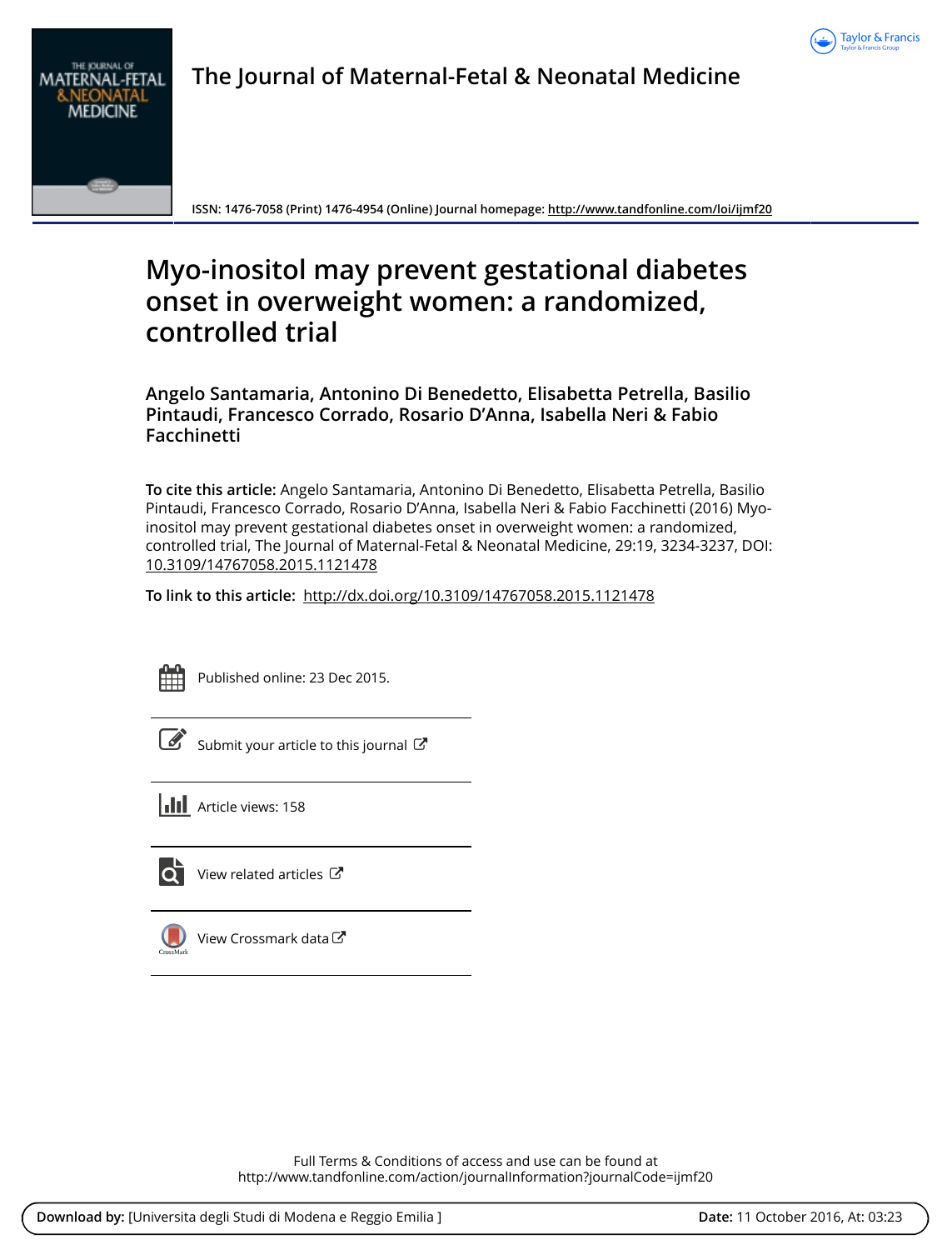

http://informahealthcare.com/jmf ISSN: 1476-7058 (print), 1476-4954 (electronic)

J Matern Fetal Neonatal Med, 2016; 29(19): 3234–3237 ! 2015 Taylor & Francis. DOI: 10.3109/14767058.2015.1121478



# ORIGINAL ARTICLE

# Myo-inositol may prevent gestational diabetes onset in overweight women: a randomized, controlled trial

Angelo Santamaria<sup>1</sup>, Antonino Di Benedetto<sup>2</sup>, Elisabetta Petrella<sup>3</sup>, Basilio Pintaudi<sup>2</sup>, Francesco Corrado<sup>1</sup>, Rosario D'Anna<sup>1</sup>, Isabella Neri<sup>3</sup>, and Fabio Facchinetti<sup>3</sup>

<sup>1</sup> Department of Pediatrics, Gynecology, Microbiology and Biomedical Sciences, University of Messina, Messina, Italy, <sup>2</sup> Department of Clinical and Experimental Medicine, University of Messina, Messina, Italy, and <sup>3</sup>Obstetric Unit, Mother-Infant Department, University of Modena and Reggio Emilia, Modena, Italy

# Abstract

Objective: To evaluate whether myo-inositol supplementation may reduce gestational diabetes mellitus (GDM) rate in overweight women.

Methods: In an open-label, randomized trial, myo-inositol (2 g plus 200 µg folic acid twice a day) or placebo (200 µg folic acid twice a day) was administered from the first trimester to delivery in pregnant overweight non-obese women (pre-pregnancy body mass index $\geq$ 25 and  $<$  30 kg/m<sup>2</sup>). The primary outcome was the incidence of GDM.

Results: From January 2012 to December 2014, 220 pregnant women were randomized at two Italian University hospitals, 110 to myo-inositol and 110 to placebo. The incidence of GDM was significantly lower in the myo-inositol group compared to the placebo group (11.6% versus 27.4%, respectively,  $p = 0.004$ ). Myo-inositol treatment was associated with a 67% risk reduction of developing GDM (OR 0.33; 95% CI 0.15–0.70).

Conclusions: Myo-inositol supplementation, administered since early pregnancy, reduces GDM incidence in overweight non-obese women.

### Introduction

Gestational diabetes mellitus (GDM) is defined as carbohydrate intolerance that begins or is first recognized during pregnancy [\[1](#page-3-0)]. It is associated with an increased risk for the mother and fetus [\[2](#page-3-0)]. From the beginning of 2010, after the publication of the Hyperglycemia and Adverse Pregnancy Outcomes (HAPO) study results [\[2](#page-3-0)], we follow the recommendations of the International Association of Diabetes in Pregnancy Study Group (IADPSG) [\[3\]](#page-3-0) later modified in 2011 by American Diabetes Association (ADA) [[4\]](#page-3-0). However, these new criteria increased the number of GDM diagnoses to more than double [\[5,6\]](#page-3-0), especially in women at risk. In recent years, our group demonstrated that a diet supplement, an isomer of inositol, the myo-inositol, has insulin sensitizing effects [\[7](#page-3-0)] and may decrease GDM occurrence in populations at risk for GDM, like obese women [\[5](#page-3-0)] or women with family history for Diabetes Mellitus type 2 [\[6](#page-3-0)]. Myo-inositol is a cyclitol, normally present in cereals, corn, legumes and meat, but also synthesized by our body, principally in the liver. In many countries, myo-inositol is on the market as a

#### Keywords

Body mass index, gestational diabetes, myo-inositol, obese, overweight

#### **History**

Received 11 October 2015 Revised 14 November 2015 Accepted 15 November 2015 Published online 16 December 2015

dietary supplement [\[8](#page-3-0)], despite its proven pharmacological effects [[9\]](#page-4-0). BMI ranging 25.1–29.9 is considered a risk factor predisposing to adverse outcomes in pregnancy [\[10](#page-4-0)], such as GDM and its complications [[11\]](#page-4-0). In this study, we specifically considered only overweight non-obese women, with the aim of exploring if also in this category of high risk women, myo-inositol supplementation might reduce GDM incidence.

#### **Methods**

A randomized, controlled, double-centre, open-label study was performed involving pregnant outpatients attending the Units of Gynecology and Obstetrics of two Italian University Hospitals located in Messina and Modena. The recruitment started at the beginning of 2012 and lasted 36 months until reaching the target inclusion of 220 pregnant women. The inclusion criteria were: (1) pre-pregnancy BMI  $>25$  and 530 kg/m2 , (2) first trimester fasting plasma glucose  $\leq$ 126 mg/dl and/or random glycemia  $\lt$ 200 mg/dl, (3) single pregnancy and (4) Caucasian ethnicity. Exclusion criteria were as follow: (1) pre-pregnancy BMI <25 and  $\geq$ 30 kg/m<sup>2</sup>, (2) previous GDM, (3) pre-gestational diabetes, (4) first trimester glicosuria and (5) treatment with corticosteroids. The main outcome measure was the occurrence of GDM. Secondary outcomes were prevalence of fetal macrosomia

Address for correspondence: Angelo Santamaria, Department of Pediatrics, Gynecology, Microbiology and Biomedical Sciences, University of Messina, via C. Valeria, n. 1, 98100 Messina, Italy. Tel: +39 090 2217324. E-mail: angelosantamaria83@alice.it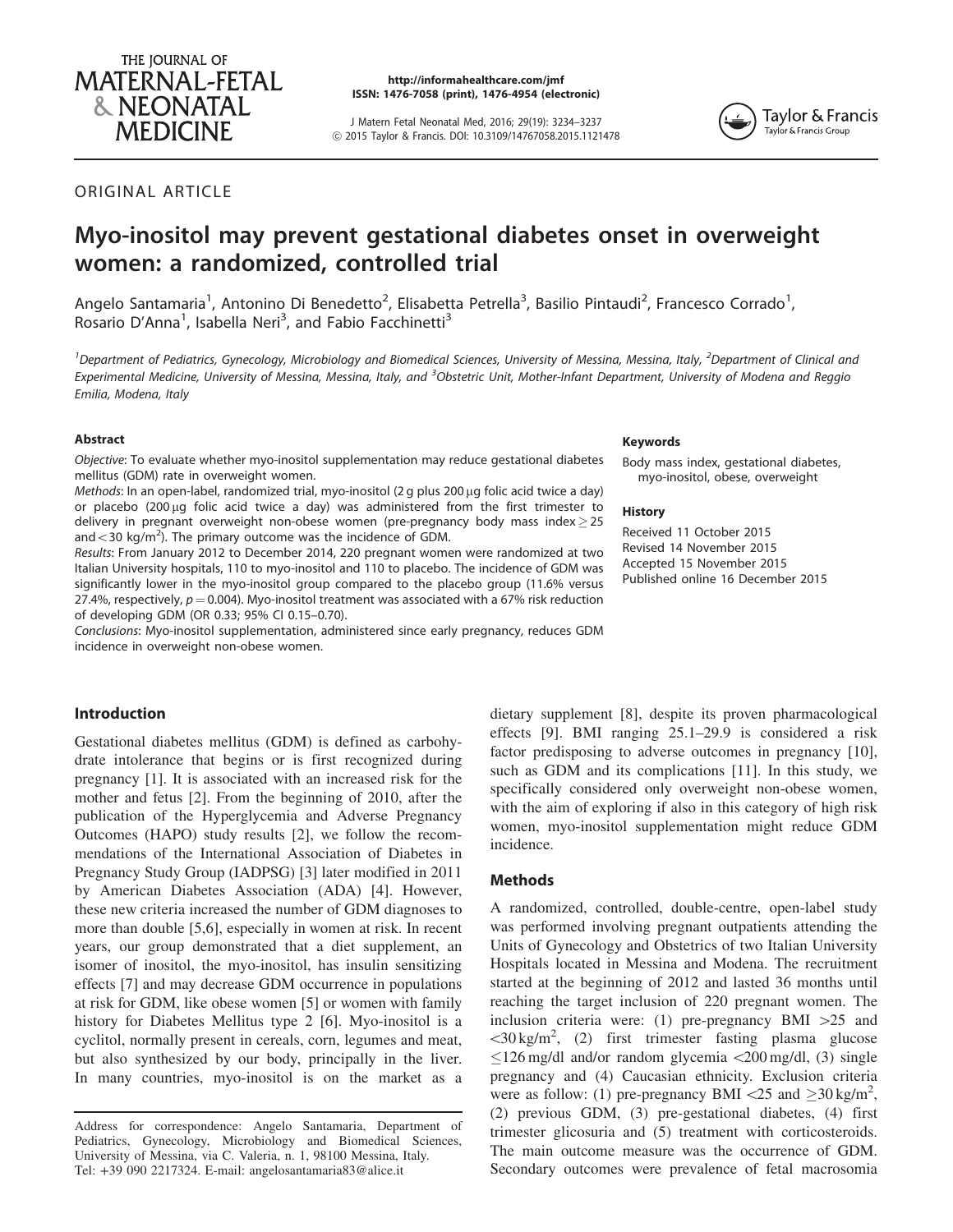(fetal birth weight  $>4000 g$  at delivery), rate of cesarean section, preterm delivery  $( $37$  weeks), Pregnancy Induced$ Hypertension (PIH). Cases of shoulder dystocia, neonatal hypoglycemia and neonates transferred to NICU (Neonatal Intensive Care Unit) were also recorded. According to ADA recommendations [\[4](#page-3-0)], a diagnosis of GDM was performed at 24th–28th week of gestation with a 75-g 2-h oral glucose tolerance test (OGTT), cut off values of  $\geq 92$  mg/dl fasting,  $\geq$  180 mg/dl 1-h post-load and  $\geq$  153 mg/dl 2-h post-load; at least one of the three values that exceeds or equals the cut off was enough to diagnose GDM. At the time of the recruitment (12th–13th week), all the consecutive eligible women who accepted to participate, after provided written informed consent, were randomized to placebo or treatment group as reported below. Randomization list was obtained by using a computer-generated random allocation with a 1:1 ratio. The allocations were sealed in numbered white envelopes, which were kept in the midwifery facility. After the eligibility was assessed, a midwife opened the next random envelope. Because of the study design, the gynecologist knew the group allocation of the patient. Treated group received 2 g myo-inositol given twice a day plus  $200 \mu$ g folic acid, whereas to placebo group only  $200 \mu$ g folic acid twice a day was administered. Information on the occurrence of side effects caused by treatments was collected during follow-up visits. In particular, the presence of nausea, flatulence, diarrhea, headache, insomnia, uterine contractions and tiredness was assessed. At enrollment, fasting glucose and insulin levels were measured, in order to evaluate the Homeostasis Model Assessment-Insulin Resistance index (HOMA-IR). HOMA-IR index was calculated as follows: [(fasting glucose mg/ dl)  $\times$  (fasting insulin mUI/l)/405]. Serum insulin was measured through an ELISA commercial kit (DRG Diagnostics, Marburg, Germany), and the concentrations are expressed in  $\mu$ IU/ml. The protocol was consistent with the principles of the Declaration of Helsinki, and all participants gave their written informed consent. The trial is registered as number NCT01047982. The trial was approved by the Ethical Committee of Messina University Hospital. Taking into account that previous trials [[5,6](#page-3-0)] showed a reduction of  $\sim 67\%$  in the rate of GDM development in the group of women treated with myo-inositol with respect to placebo, and considering that the expected rate of GDM in overweight women is  $\sim$ 18% (11), we calculated that 108 women in each study group would be required to demonstrate a 67% GDM reduction in the myo-inositol group with a statistical power of  $80\%$  ( $\alpha$  = 0.05). Statistical analysis was carried out with SPSS statistical package version 17 (SPSS, Chicago, IL). Data are expressed as mean (SD) for continuous variables and as percentages for categorical variables. The means of independent groups were compared using Student t test after checking for normal distribution. For comparison of frequencies, Pearson  $X^2$  test was used or, in the case of small frequencies, the Fisher exact test. A logistic regression analysis was performed in order to assess odds ratios (ORs) adjusted for treatment with myo-inositol and recognized risk factors for GDM, such as pre-pregnancy BMI, parity, maternal age, family history of DM and weight gain at OGTT. A value of  $p \le 0.05$  was considered statistically significant.

Table 1. General characteristics of the study groups at the I trimester.

|                               | Myo-inositol<br>$(n=95)$ | Placebo<br>$(n=102)$ | <i>p</i> value |
|-------------------------------|--------------------------|----------------------|----------------|
| Age (years)                   | $32.1 + 4.8$             | $32.7 + 5.3$         | 0.4            |
| Nulliparous $(n)$             | 49 (51.6%)               | 54 (52.9%)           | 0.8            |
| Pre-pregnancy BMI             | $26.9 + 1.3$             | $27.1 + 1.3$         | 0.4            |
| Family history of DM II $(n)$ | 46 (48.4%)               | 34 (33.3%)           | < 0.001        |
| GA at OGTT (days)             | $181.2 + 9.9$            | $180.2 + 12.2$       | 0.5            |
| Fasting glucose (mg/dl)       | $81.09 + 8.03$           | $78.63 + 6.15$       | 0.3            |
| Fasting insulin (MU/ml)       | $10.77 + 7.99$           | $9.96 + 11.70$       | 0.8            |
| <b>HOMA-IR</b>                | $2.18 + 1.69$            | $1.60 + 1.08$        | 0.2            |

GA, gestational age; OGTT, oral glucose tolerance test; MU, micro nternational units/ml; HOMA-IR, homeostasis model assessment of insulin resistance.

Table 2. OGTT glucose values and incidence of gestational diabetes.

|                          | Myo-inositol<br>$(n=95)$ | Placebo<br>$(n=102)$ | <i>p</i> value |
|--------------------------|--------------------------|----------------------|----------------|
| Glycemia T0 (mg/dl)      | $80.5 + 7.3$             | $82.5 + 8.6$         | 0.09           |
| Glycemia T60' (mg/dl)    | $128.5 + 30.2$           | $133.4 + 32.2$       | 0.3            |
| Glycemia $T120'$ (mg/dl) | $106.6 + 28.0$           | $113.4 + 27.4$       | 0.07           |
| GDM rate                 | 11.6\% $(n=11)$          | 27.4\% $(n=28)$      | 0.004          |

# Results

In the myo-inositol group, there was one mid-trimester miscarriage, five women delivered in other hospitals (thus, it was impossible to obtain their records) and two women abandoned the trial, not attending the OGTT evaluation. Furthermore, there were seven dropouts, principally because women were negatively influenced by their relatives and family doctor's advice, leaving 95 women for the analysis. No women complained for side effects of the drug. In the placebo group, there was one mid-trimester miscarriage, two women abandoned the trial, not attending the OGTT evaluation, and five delivered in other hospitals, leaving 102 women for the analysis. The two groups were comparable for maternal age, pre-pregnancy BMI, percentage of nulliparous women, glycemia, insulinemia and HOMA-IR at first trimester of pregnancy (Table 1). Women with family history of type 2 DM were more represented in the myo-inositol group (Table 1). The incidence of GDM, the main outcome measure, was significantly reduced in the myo-inositol group ( $n = 11$ , 11.6%) compared with the placebo group ( $n = 28, 27.4\%$ )  $(p = 0.004)$ . After adjustment for confounding factors such as: maternal age, pre-pregnancy BMI, weight increase at OGTT, parity and family history for type 2 DM, only myo-inositol treatment was associated with a significant reduction of GDM development risk [OR 0.33 (95% CI 0.15–0.70)]. No significant difference in glycemia at each steps of OGTT values between the two groups was highlighted (Table 2); as well as in weight gain at the OGTT ([Table 3](#page-3-0)). In the placebo group, all women with GDM were treated by diet, but there were four who needed insulin; in the myo-inositol group, only two women with GDM needed insulin [\(Table 3\)](#page-3-0). When considering secondary outcomes there was no difference between groups in the percentage of cesarean sections (both electives that emergency, to maternal and/or fetal causes), birth weight,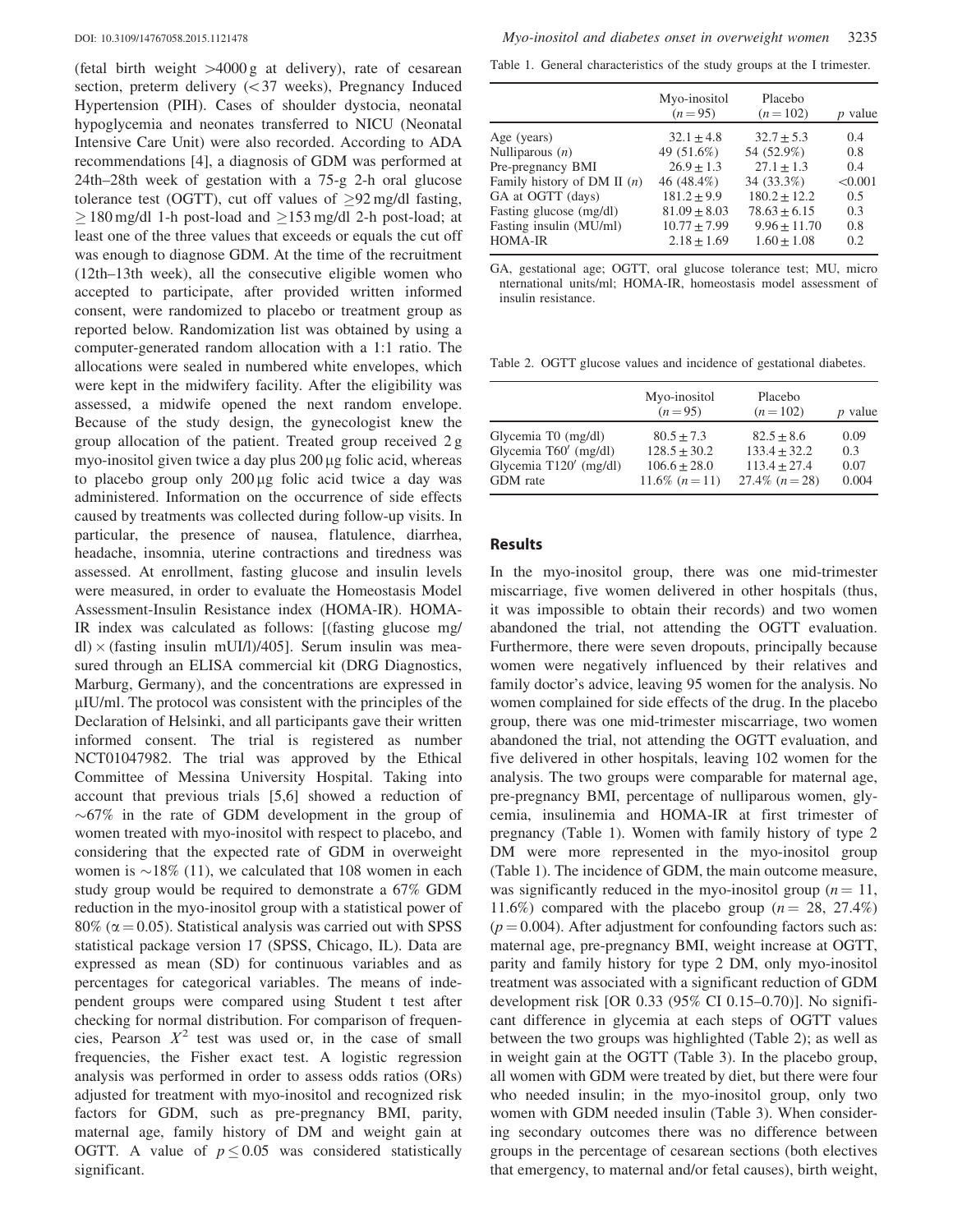<span id="page-3-0"></span>Table 3. Secondary outcomes in both groups.

|                          | Myo-inositol $n = 95$<br>$(11$ GDM $)$ | Placebo $n = 102$<br>$(28 \text{ GDM})$ | $p$ value |
|--------------------------|----------------------------------------|-----------------------------------------|-----------|
| Weight gain at OGTT (kg) | $6.2 + 3.2$                            | $7.5 + 4.0$                             | 0.07      |
| GA at delivery (days)    | $273.5 + 9.4$                          | $272.4 + 10.4$                          | 0.4       |
| Birthweight (g)          | $3164.6 \pm 462.0$                     | $3221.6 \pm 508.2$                      | 0.4       |
| Cesarean section         | 38 (40%)                               | 49 (48%)                                | 0.3       |
| CS in emergency          | $7(7.4\%)$                             | 16 (15.7%)                              | 0.1       |
| Macrosomia               | 1(1%)                                  | $5(4.9\%)$                              | 0.2       |
| Pre-term delivery        | $2(2.1\%)$                             | 8(7.8%)                                 | 0.3       |
| Gestational hypertension | 1(1%)                                  | $4(3.9\%)$                              | 0.2       |
| Transferred to NICU      | 1(1%)                                  | 1(1%)                                   | 0.9       |
| Shoulder dystocia        | $\Omega$                               | 1(1%)                                   | 0.9       |
| Insulin treatment        | $2(18.2\%)*$                           | 4 $(14.3\%)*$                           | $0.85*$   |
| Neonatal hypoglycemia    | $0*$                                   | $1(3.6\%)*$                             | $0.62*$   |
|                          |                                        |                                         |           |

CS, cesarean section; NICU, neonatal intensive care unit.

\*Statistical analysis considers only GDM population.

gestational age at delivery, macrosomia, PIH, shoulder dystocia, neonatal hypoglycemia and babies transferred to NICU (Table 3). At the logistic regression analysis, only the treatment with myo-inositol  $(p = 0.03)$  was independently associated to the onset of GDM.

### **Discussion**

This study shows that myo-inositol intake, since early stages of pregnancy, in overweight women reduces the incidence of GDM, confirming the positive effect of this molecule already highlighted in previous reports [5,6]. Indeed, myo-inositol supplementation reduced the occurrence of GDM in women at risk for a positive family history of diabetes mellitus (6% versus 15.3%) [6]; moreover, the occurrence of GDM in obese pregnant women was dramatically reduced from 33.6% to 14% in a study recently published by our research group [5]. Several evidences demonstrate that maternal high pre-pregnancy BMI has a negative impact on pregnancies outcomes, with regard to the onset of GDM, hypertensive disorders of pregnancy and other adverse fetal outcomes [[11,12](#page-4-0)]. This is probably caused by changes in the impairment in glucose and lipid metabolism probably already altered in overweight women. Pregnancy is physiologically characterized by hyperinsulinemia and insulin resistance [[13\]](#page-4-0). During the third trimester, insulin sensitivity is reduced up to 50–70% less than the pre-pregnancy status [\[14](#page-4-0)]. Insulin resistance is a common condition in overweight/obese subjects, because of the endocrine activity of adipokynes produced by visceral adipose tissue. It is common knowledge that the increased visceral adipose tissue regulates the glucose homeostasis, the energy metabolism, the immune system the coagulation and the blood pressure [\[15](#page-4-0)]. Indeed, abdominal visceral adiposity seems to have the potential to play a greater role than the whole body adiposity in high weight-related pregnancy complications. GDM is almost a worldwide epidemic; it could be expected that the prevalence of GDM will continue to undergo an increase because of both the introduction of new risk factors (often recognized in the general population) and the lowering of thresholds (just a value outside the cut off is enough for the GDM diagnosis) requested for the diagnosis. GDM is associated with increased rates of fetal morbidity and mortality, both during the pregnancy and in the postnatal life [[16\]](#page-4-0). Moreover, women with GDM and their infants are at increased risk for diabetes mellitus and metabolic dysfunction later in life [\[17](#page-4-0)]; thus, strategies to prevent such condition would be preferable with respect to its treatment. Current approaches to prevent GDM have focused on lifestyle interventions such as diet and physical activity [\[18](#page-4-0)]. However, the authors of the last Cochrane review concluded that based on the data currently available, there are no clear difference in the risk of developing GDM for women receiving a combined diet and exercise intervention compared to women receiving no intervention. Recently, some supplements are emerging as additional options; one of these is myo-inositol, which is an insulin sensitizer substance able to improve glucose homeostasis. Its mechanism of action is previously widely described [[19\]](#page-4-0). However, it is remarkable that in spite of different pre-gestational BMI mean values: 22.8 [5], 33.8 [6] and 26.9 in this study, myo-inositol intake determines the same effect, with similar reduction in GDM rate and consequently similar OR (0.35, 0.34, 0.33, respectively). We argue that this data cannot be occasional, whether the same reduction in GDM rate is obtained from group of women with so different pre-gestational BMI. These results are certainly associated with the insulin resistance reduction induced by myo-inositol, clearly demonstrated in the study on obese women [6]. Despite the reduction in GDM rate, no improvement of clinical outcomes, such as macrosomia and other co-morbidity related to GDM (hypertensive disorders, shoulder dystocia and pre-term delivery), have been demonstrated in this study. This could simply depend by the lack of power respect with previous outcomes. Indeed, the prevalence of macrosomia or shoulder dystocia is very low. Thus, further studies are needed with much larger sample of women to confirm these results and to establish whether a dietary supplement such as myo-inositol, may reduce not only GDM rate, but also its related fearful complications.

# Declaration of interest

The authors report no declarations of interest.

#### References

- 1. Gestational diabetes. ACOG Practice Bulletin No. 30. American College of Obstetricians and Gynecologists. Obstet Gynecol 2001; 98:525–38.
- 2. Metzger BE, Lowe LP, Dyer AR, et al. Hyperglycemia and adverse pregnancy outcomes. N Engl J Med 2008;358:1991–2002.
- 3. Metzger BE, Gabbe SG, Persson B, et al. International association of diabetes and pregnancy study groups recommendations on the diagnosis and classification of hyperglycemia in pregnancy. Diabetes Care 2010;33:676–82.
- 4. American Diabetes Association. Diagnosis and classification of diabetes mellitus. Diabetes Care 2011;34:S62–9.
- 5. D'Anna RD, Benedetto A, Scilipoti A, et al. Myo-inositol supplementation for the prevention of gestational diabetes in obese pregnant women. Obstet Gynecol 2015;126:310–15.
- 6. D'Anna R, Scilipoti A, Giordano D, et al. Myo-Inositol supplementation and onset of gestational diabetes mellitus in pregnant women with a family history of type 2 diabetes: a prospective, randomized, placebo-controlled study. Diabetes Care 2013;36: 854–7.
- 7. Corrado F, D'Anna R, Di Vieste G, et al. The effect of myoinositol supplementation on insulin resistance in patients with gestational diabetes. Diabetes Med 2011;28:972–5.
- 8. Genazzani AD, Lanzoni C, Ricchieri F, Jasonni VM. Myo-inositol administration positively affects hyperinsulinemia and hormonal